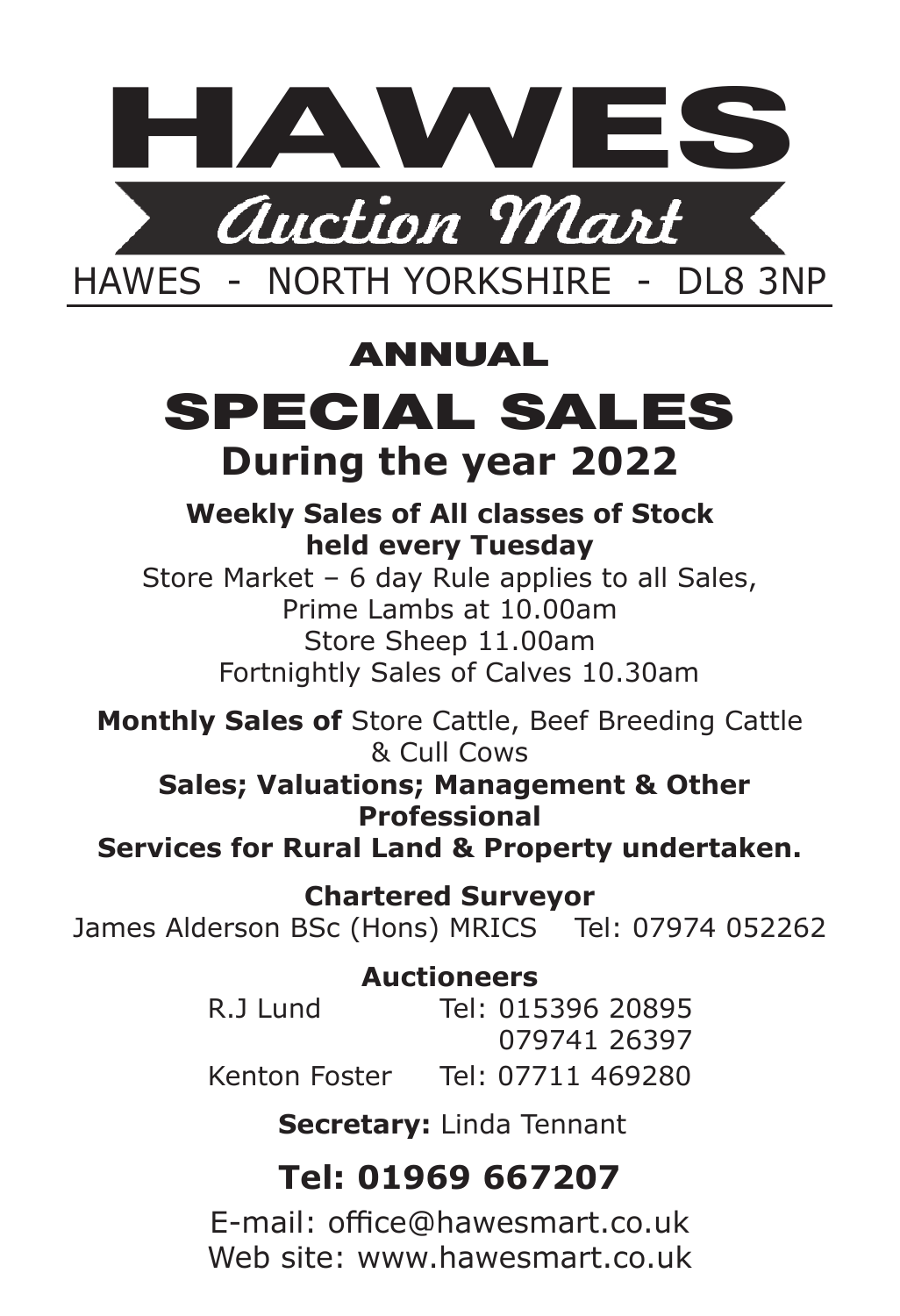**Tuesday 1st February**  Prime Hoggs. Cast Ewes.

## **Tuesday 8th February**

Prime Hoggs. Cast Ewes.

**Tuesday 15th February**  Prime Hoggs. Cast Ewes.

## **Tuesday 22nd February**

Prime Hoggs. Cast Ewes.

## **Tuesday 1st March**

Sale of Swaledale Gimmer Hoggs. Sale of In Lamb Ewes. Prime Hoggs. Cast Ewes.

### **Saturday 5th March**

Spring Show & Sale of Store Cattle, Beef Breeding Cattle, Cull Cows. Catalogue closes Tuesday 22nd February.

## **Tuesday 8th March**

Prime Hoggs. Cast Ewes.

#### **Tuesday 15th March**  Prime Hoggs. Cast Ewes.

#### **Tuesday 22nd March**  Prime Hoggs. Cast Ewes.

#### **Tuesday 29th March**  Prime & Store Sheep

**Tuesday 5th April**  Prime & Store Sheep.

## **Tuesday 12th April**

Opening Sale of Ewes with Lambs. Prime & Store Sheep.

## **Tuesday 19th April**

Ewes with Lambs. Prime & Store Sheep.

## **Tuesday 26th April**

Spring Show & Sale of Calves for the Bill Thompson Trophy Ewes with Lambs. Prime & Store Sheep. Spring Lambs. Sale of Gimmer Hoggs (All Breeds).

#### **Tuesday 3rd May**

Prize Show & Sale of Ewes with Lambs. Prime & Store Sheep. Spring Lambs.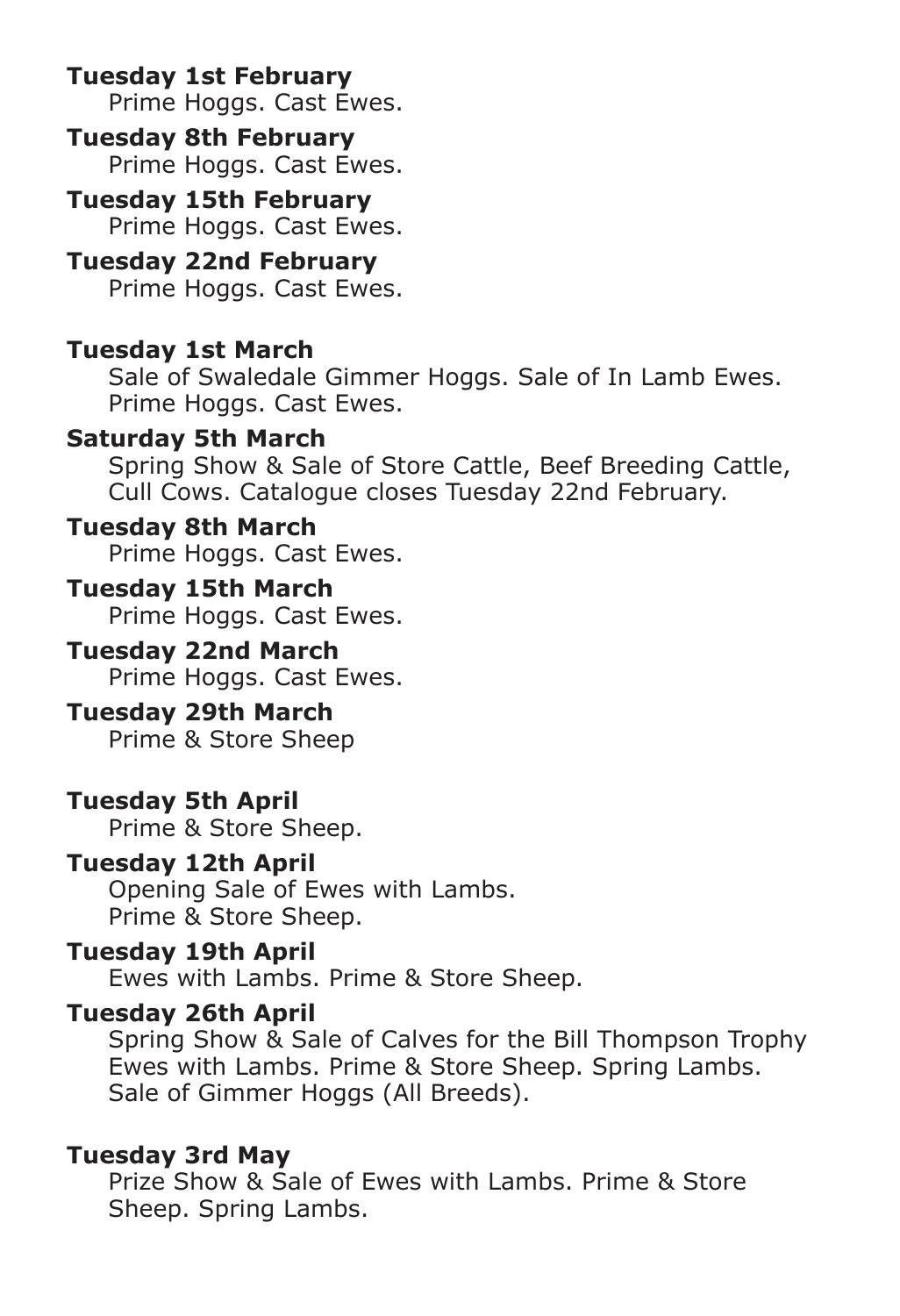### **Tuesday 10th May**

Ewes with Lambs. Store Sheep. Spring Lambs

## **Saturday 14th May**

Show & Sale of Store Cattle, Beef Breeding Cattle, Beef Breeding Bulls, Cull Cows. Catalogue Closes Tuesday 3rd May.

#### **Tuesday 17th May**

Spring Lambs. Ewes with Lambs. Store Sheep.

#### **Tuesday 24th May**

Sale of Tractors, Implements, Tools etc. Spring Lambs. Ewes with Lambs. Store Sheep.

## **Tuesday 31st May**

Spring Lambs. Ewes with Lambs. Store Sheep

#### **Tuesday 7th June**

Show & Sale of Spring Lambs. Classes for pens of 2. Store Sheep.

## **Tuesday 14th June**

Prime Lambs. Store Sheep.

#### **Tuesday 21st June**

Prime Lambs. Store Sheep.

#### **Tuesday 28th June**

Prime Lambs. Store Sheep.

#### **Tuesday 5th July**

Calf Show & Sale. Prime Lambs. Store Sheep.

#### **Tuesday 12th July**

Prime Lambs. Cast Ewes.

#### **Tuesday 19th July**

Prime Lamb Show & Sale. Classes for Pens of 2. Prime Lambs. Cast Ewes.

#### **Tuesday 26th July**

Prime Lambs. Cast Ewes.

## **Friday 29th July**

Opening Catalogued Sale of Store Lambs. Catalogue Closes Tuesday 19th July.

#### **Tuesday 2nd August**

Prime Lambs. Cast Ewes.

## **Tuesday 9th August**

Prime Lambs. Cast Ewes.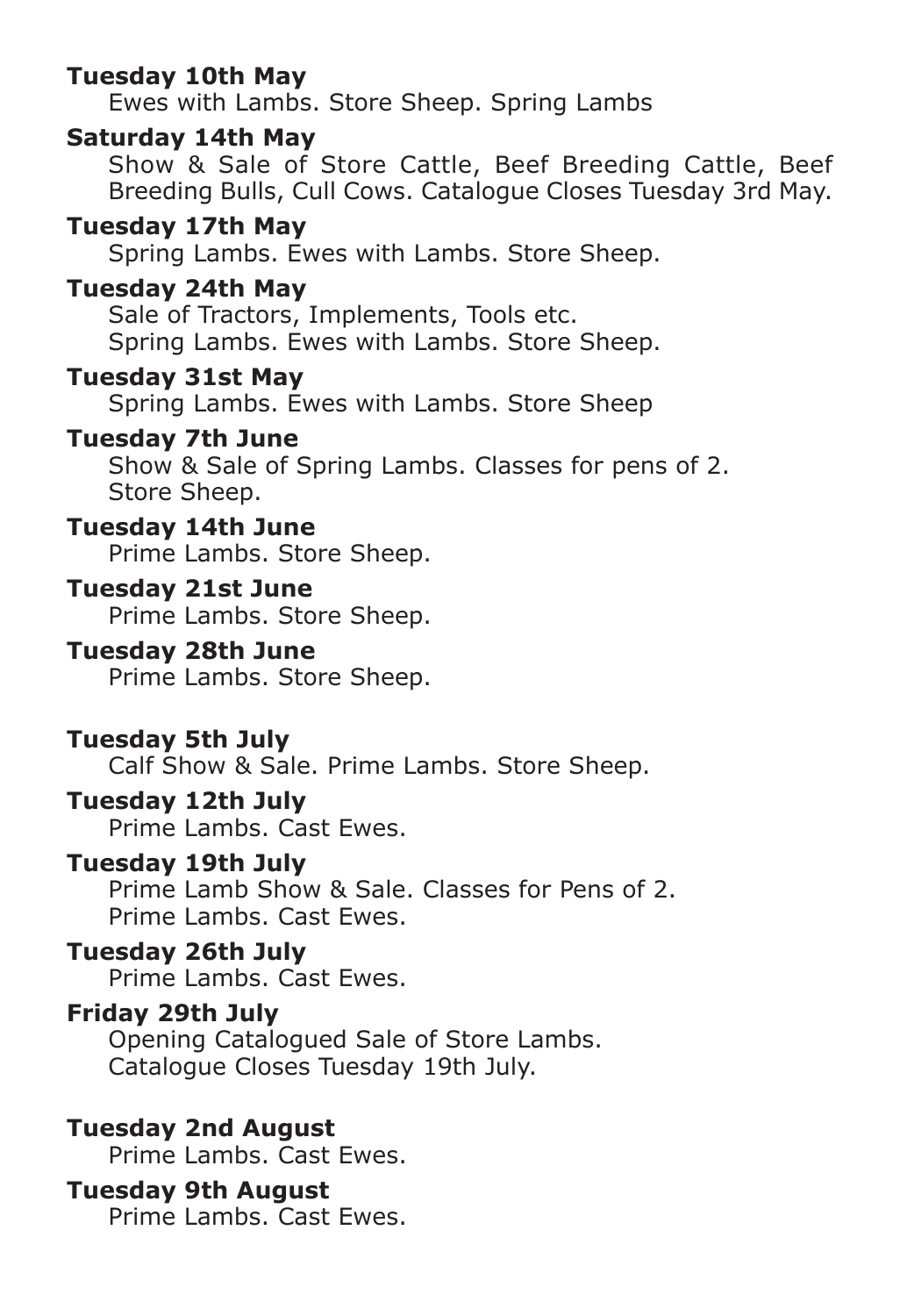## **Friday 12th August**

Catalogued Sale of Store Lambs. Catalogue closes Tuesday 2nd August.

#### **Tuesday 16th August**

Evening Show & Sale of 1,000 Mule Gimmer Shearlings. Catalogue closes Tuesday 9th August. Sale of Crossing Rams. Entries to Time of Sale.

Show & Sale of Prime Mule Wether Lambs. Classes for Pens of 6. Prime Lambs. Cast Ewes.

#### **Tuesday 23rd August**

Prime Lambs. Cast Ewes.

#### **Friday 26th August**

Catalogued Show & Sale of Store Lambs. Catalogue closes Tuesday 16th August.

## **Tuesday 30th August**

Prime Lambs. Cast Ewes.

#### **Tuesday 6th September**

Show & Sale of Calves. Prime Lambs. Cast Ewes.

#### **Friday 9th September**

Catalogued Sale of Store Lambs. Catalogue closes Tuesday 30th August.

## **Monday & Tuesday 12th & 13th September**

Annual Two Day Show & Sale of 30,000 Mule Gimmer Lambs on behalf of the North of England Mule Sheep Association. Prizes for Pens of 10. Judging 8.00am. Sale 9.00am each day. Catalogue closes Tuesday 23rd August.

## **Tuesday 20th September**

Sale of 3,000 Crossed Swaledale Ewes at 12 noon. Show & Sale of 300 BFL, Suffolk, Texel, Beltex & North Country Cheviot Rams & Ram Lambs. Rams to be Sold in the Cattle Ring at 10.30am. Catalogue closes for Ewes & Rams on Tuesday 13th September. Prime Lambs. Cast Ewes.

## **Friday 23rd September**

Catalogued Sale of Store Lambs. Catalogue closes Tuesday 13th September.

#### **Monday 26th September**

12,000 Mule, Masham, Cheviot Mule & Cont X Gimmer Lambs & Shearlings. Prizes for Pens of 10. Judging 8.00am. Sale 9.00am. Catalogue closes Tuesday 13th September.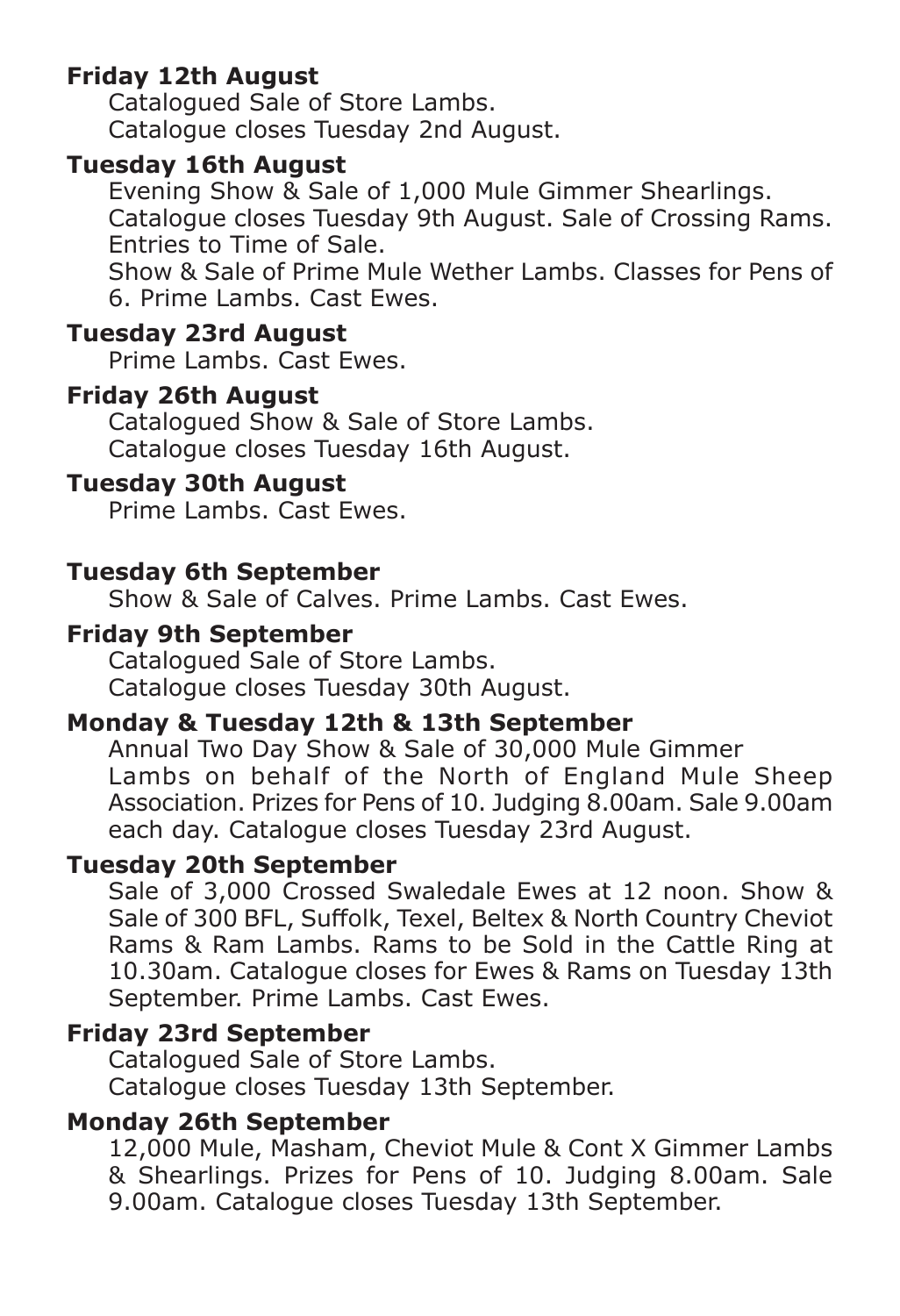## **Tuesday 27th September**

Prime Lambs. Cast Ewes.

#### **Thursday 29th September**

Prize Show & Sale of 1,000 Registered Bluefaced Leicester Rams, Ram Lambs & Females for the Bluefaced Leicester Sheep Breeders Association. Judging 7.15am. Sale 9.00am.

## **Monday 3rd October**

Sale of 5,000 Registered and Unregistered Uncrossed Swaledale Ewes & Gimmer Shearlings. Prizes for Pens of 10 Judging 8.30am. Sale 10.00am. Catalogue closes Tuesday 20th September.

## **Tuesday 4th October**

Prime Lambs. Cast Ewes.

#### **Friday 7th October**

Catalogued Sale of Store Lambs. Catalogue closes Tuesday 27th September.

#### **Saturday 8th October**

Sale of 6,000 Swaledale Gimmer Lambs & Gimmer Shearlings. Prizes for Pens of 10. Judging 8.30am. Sale 9.30am. Catalogue closes Tuesday 27th September.

## **Monday 10th October**

Third Sale of 5,000 Mule, Masham, Cheviot Mule & Cont X Gimmer Lambs at 10am.Catalogue closes Tuesday 27th September.

#### **Tuesday 11th October**

Sale of 3,500 Correct & Correct Below Swaledale Ewes at 12 noon. Catalogue closes Tuesday 4th October. Sale of Crossing Rams. Entries to time of Sale. Prime Lambs. Cast Ewes.

## **Tuesday 18th October**

Prime Lambs. Cast Ewes.

## **Friday 21st October**

Catalogued Sale of Store Lambs. Catalogue closes Tuesday 11th October.

#### **Tuesday 25th October**

Second Sale of 1,000 Swaledale Gimmer Lambs also Fourth Sale of 1,000 Mule, Masham, Cheviot Mule & Cont x Gimmer Lambs. Sale of Breeding Ewes. Catalogues close Tuesday 18th October. Prime Lambs. Cast Ewes.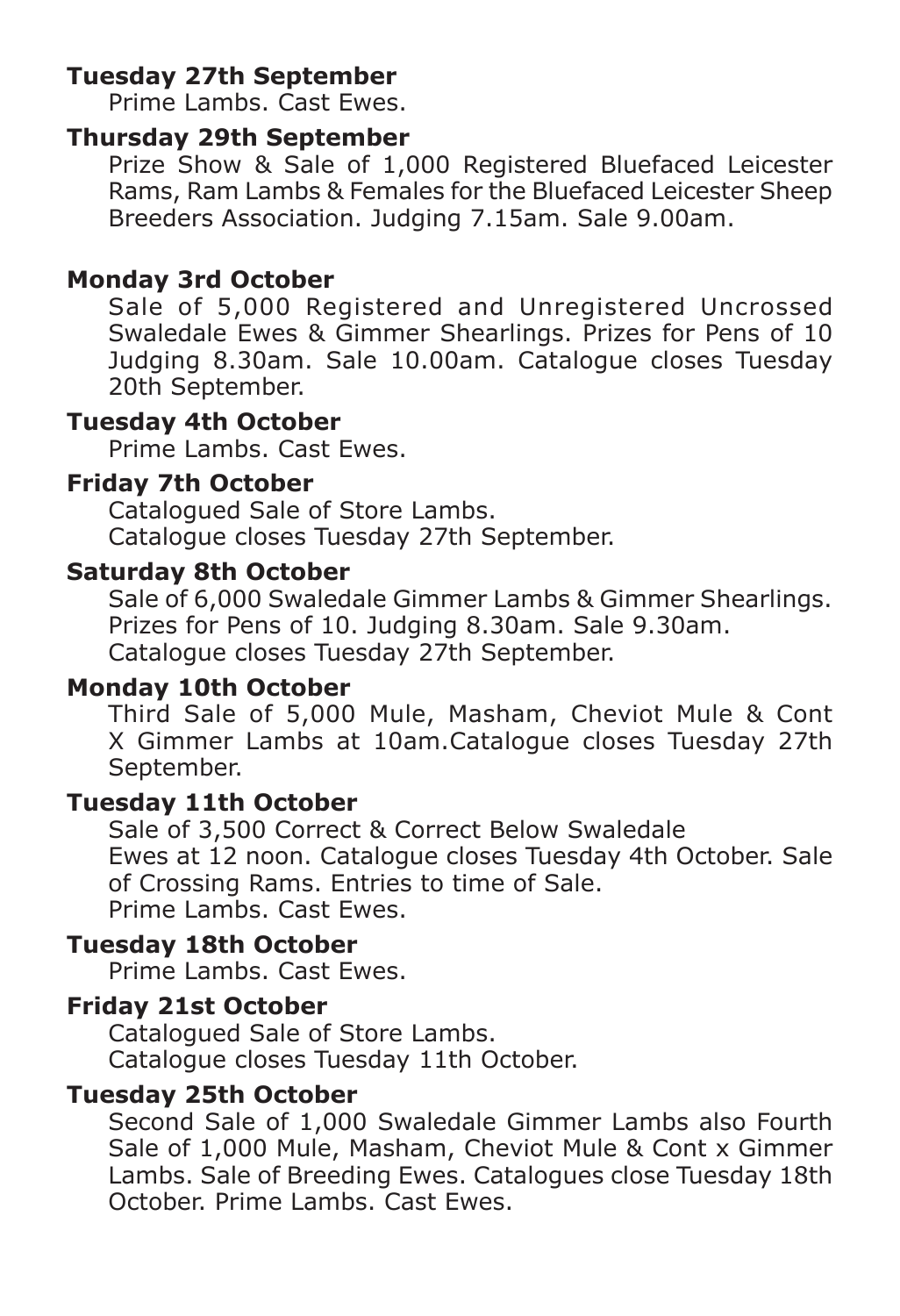## **Wednesday 26th & Thursday 27th October**

Annual Two Day Prize Show & Sale of 900 Registered Swaledale Shearling Rams for the Swaledale Sheep Breeders Association (B District). Judging 8am. Sale at 10am. Secretary Mr DR Alderson Tel: 01748 886120.

#### **Tuesday 1st November**

Breeding Ewes. Prime Lambs. Cast Ewes.

#### **Thursday 3rd November**

Annual Sale of Registered Swaledale Rams, 2 Shear & Upwards & Ram Lambs on behalf of Swaledale Sheep Breeders Assoc. followed by Prize Show & Sale of 300 Registered & Unregistered Swaledale Rams. Judging 8.30am. Sale 10.00am. Catalogue closes Thursday 27th October.

## **Friday 4th November**

Catalogued Sale of Store Lambs. Catalogue closes Tuesday 25th October.

#### **Tuesday 8th November**

Opening Sale of Correct & Cast Rams. Prime Lambs. Cast Ewes.

## **Saturday 12th November**

Christmas Show & Sale of Store Cattle, Beef Breeding Cattle & Cull Cows. Judging 9am. Sale 10.30am. Catalogue closes Tuesday 1st November.

## **Tuesday 15th November**

Correct & Cast Rams. Prime Lambs. Cast Ewes.

#### **Friday 18th November**

Catalogued Sale of Store Lambs. Catalogue closes Tuesday 8th November.

## **Tuesday 22nd November**

Correct & Cast Rams. Prime Lambs. Cast Ewes.

## **Tuesday 29th November**

Correct & Cast Rams. Prime Lambs. Cast Ewes.

#### **Friday 2nd December**

Catalogued Sale of Store Lambs. Catalogue closes Tuesday 22nd November.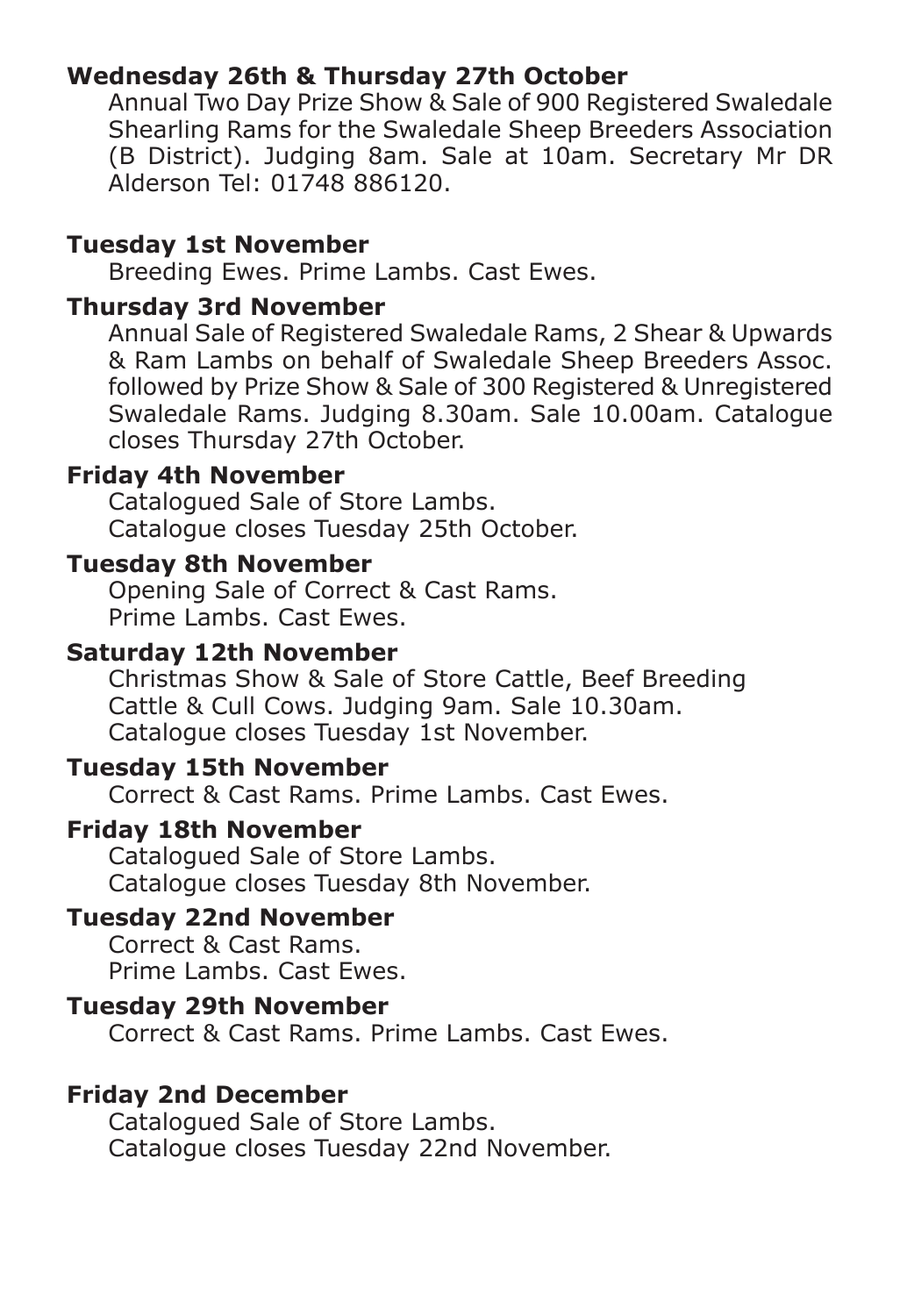## **Tuesday 6th December**

Christmas Show & Sale of Prime Lambs. Classes for Pens of 2. Judging at 9am also Classes for Young Farmers. Christmas Show & Sale of Calves. Judging 10.00am Correct & Cast Rams. Prime Lambs. Cast Ewes.

#### **Tuesday 13th December**

Prime Lambs. Cast Ewes & Rams.

## **Friday 16th December**

Catalogued Sale of Store Lambs. Catalogue closes Tuesday 6th December.

## **Tuesday 20th December**

Prime Lambs. Cast Ewes & Rams.

#### **Tuesday 27th December**

Prime Lambs. Cast Ewes & Rams.

## **Tuesday 3rd January 2023**

Prime Hoggs. Cast Ewes.

#### **Saturday 7th January**

Sale of Store Cattle, Beef Breeding & Cull Cows. Catalogue closes Tuesday 27th December.

## **Tuesday 10th January**

Prime Hoggs. Cast Ewes.

## **Tuesday 17th January**

Prime Hoggs. Cast Ewes.

#### **Saturday 21st January**

Prize Show & Sale of Individual Registered Bluefaced Leicester Females for The Bluefaced Leicester Sheep Breeders Association. Judging 10.30am. Sale 12 noon also

Prize Show & Sale of Individual Crowned Swaledale Ewes, Gimmer Shearlings & Gimmer Lambs for The Swaledale Sheep Breeders Association. Judging 10.30am also

Prize Show & Sale of Herdwick Ewes, Gimmer Shearlings & Gimmer Hoggs Judging 10.30am.

## **Tuesday 24th January**

Prime Hoggs. Cast Ewes.

#### **Tuesday 30th January**

Prime Hoggs. Cast Ewes.

#### **ALL STOCK ARE SOLD UNDER THE CONDITIONS OF SALE ISSUED BY THE LIVESTOCK AUCTIONEERS MARKET COMMITTEE**